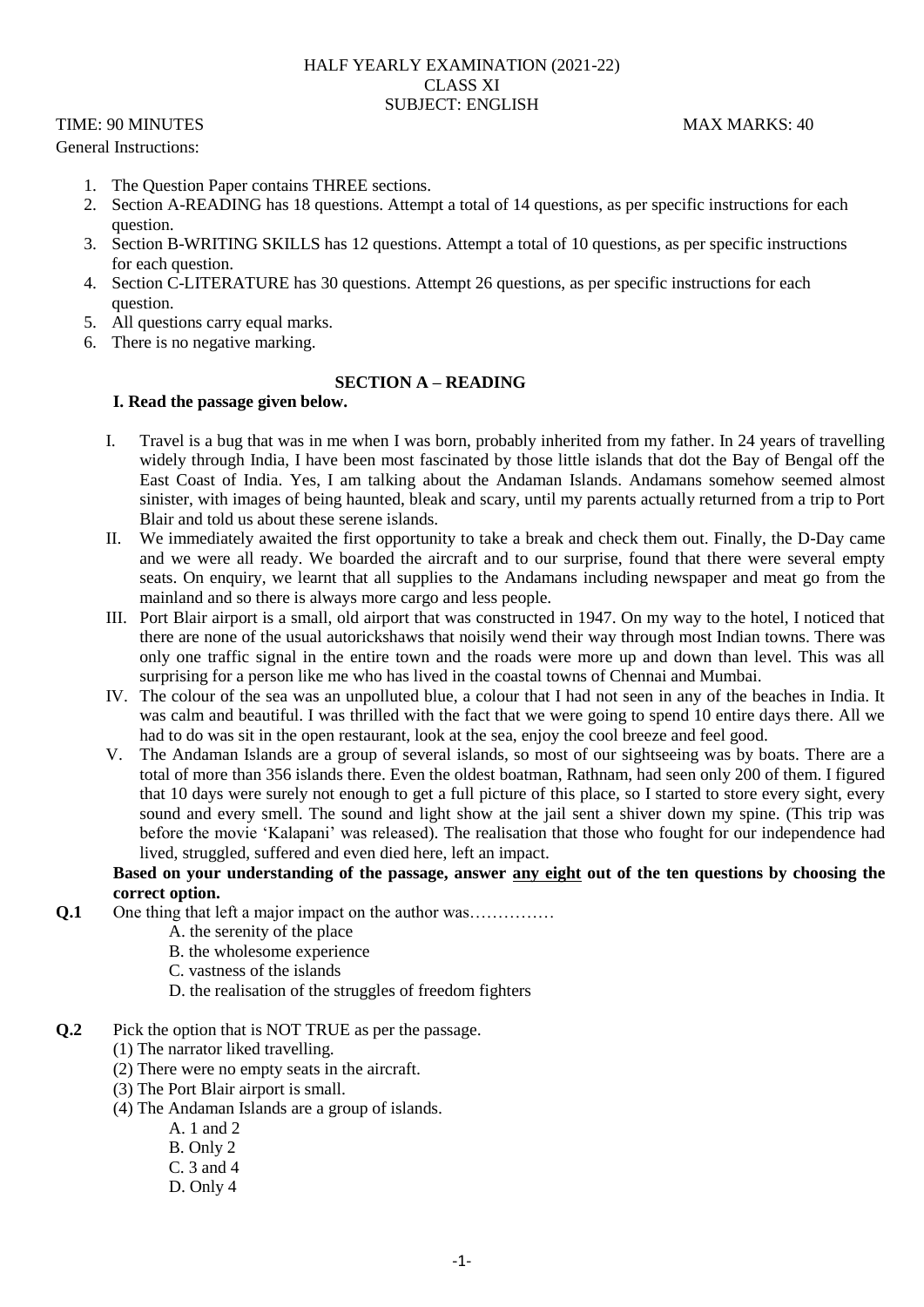- **Q.3** What was the author's initial impression about the Andaman Islands?
	- A. They were beautiful and serene.
	- B. They were uninhabitable.
	- C. They were sinister, haunted and scary.
	- D. They were difficult to explore.
- **Q.4** The airport at Port Blair was built in…….
	- A. 1947
	- B. 1847
	- C. 1948
	- D. 1940
- **Q.5** Where are the Andaman Islands located?
	- A. in the Arabian Sea
		- B. in the Bay of Bengal
		- C. in the Indian Ocean
		- D. in the Atlantic Ocean
- **Q.6** How many islands constitute Andaman Islands?
	- A. 200
	- B. more than 356
	- C. 350
	- D. less than 356
- **Q.7** What is the historical significance of Andaman Islands?
	- (1) They were centre of trade and commerce.
	- (2) They have the maximum number of tribal population.
	- (3) They were used as centre for scientific research.
	- (4) They had the in famous Kalapani jail where freedom fighters were imprisoned by the British
		- A. only 1
		- B. 1 and 2
		- C. 3 and 4
		- D. Only 4
- **Q.8** Pick the option showing the CORRECT use of the word 'boarded' as used in the passage.
	- A. I was the last to board the tourist bus.
	- B. I felt board when I went to Denmark.
	- C. Einstein was board in his school classes.
	- D. Did you take my board today?
- **Q.9** What is the meaning of the phrase 'sent a shiver down my spine'?
	- A. feel very frightened
		- B. feel very excited
		- C. feel very relaxed
	- D. none of these
- **Q.10** What was unusual about Port Blair that the author noticed on his way to the hotel?
	- 1. There were no auto rickshaws on the road.
	- 2. There was only one traffic signal in the entire town.
	- 3. Roads were more up and down then level.
	- 4. The colour of the sea was an unpolluted blue.
		- A. only 1
		- B. only 1 and 2
		- C. only 3 and 4
		- D. all of the above

#### **II. Read the passage given below.**

- I. Over the last four decades, the number and proportion of couples in which both parents work, especially fulltime, have increased considerably. Recent studies show that approximately 69% of couple families with at least one child were dual-earner families, up from 36% in last 19th century.
- II. In this context of evolving professional and family roles, concerns about work- life balance have also grown. This is especially true for women.
- III. Despite men's increased involvement in raising children and doing household chores, women continue to devote an average more time to both. They are also more likely to be caregivers, which can have an impact on their time use and possibly on their ability to balance work and family life.
- IV. This data examines the satisfaction with work-life balance of mothers and fathers of children aged 17 and under who work full-time (i.e., 30 hours or more per week).
- V. Overall, most parents who work full-time are satisfied with their work-life balance. In the study, 3 out of 4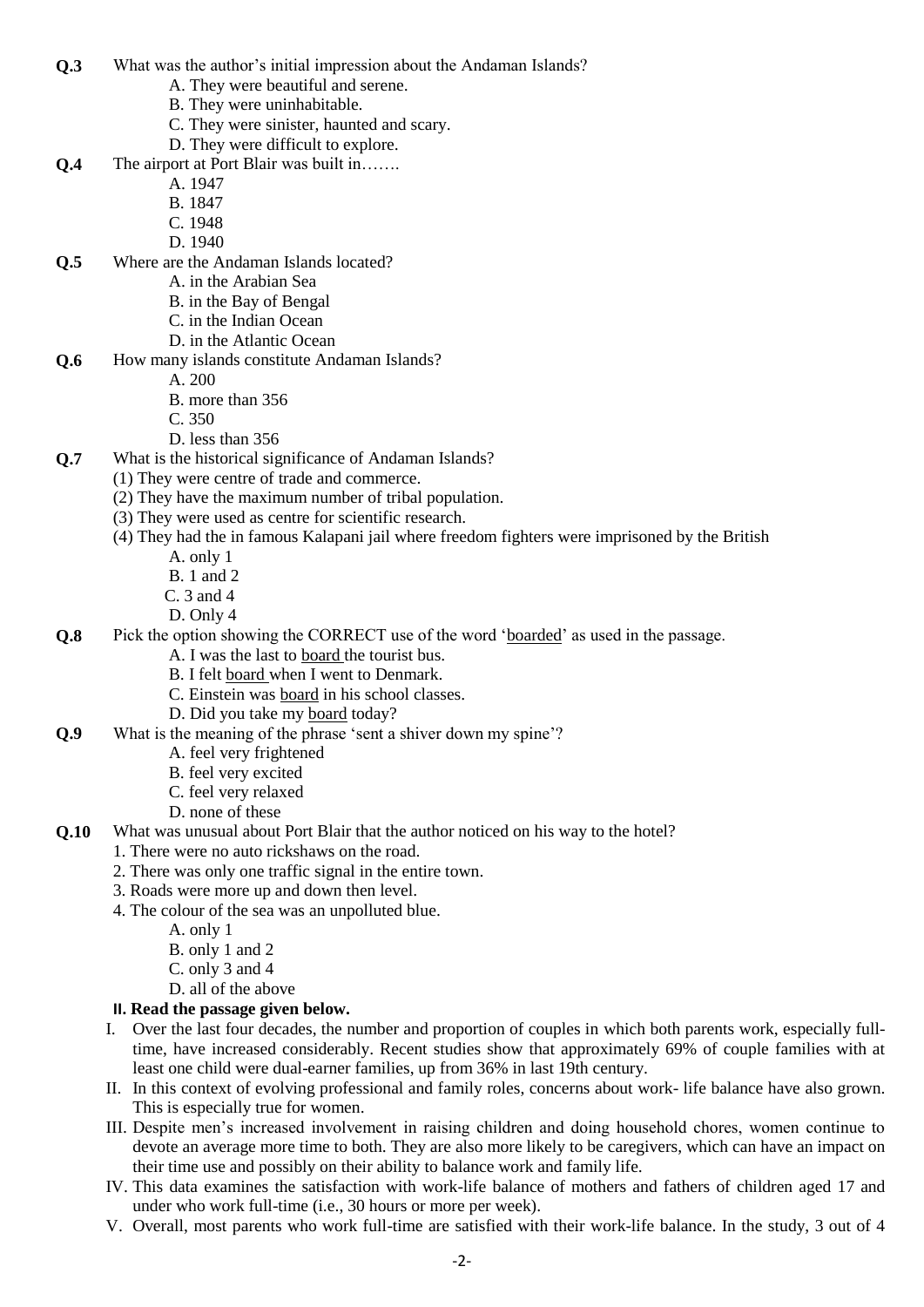parents said they were satisfied or very satisfied with this balance (75%). The others were 'neither satisfied nor dissatisfied' (15%), 'dissatisfied' (8%) or 'very dissatisfied' (1%).



- VI. Of the parents who said that they were not satisfied, the most frequently mentioned reason for the dissatisfaction was not having enough time for family life. This was followed by spending too much time on their job or main activity, and not having enough time for other activities.
- VII. Of the respondents, it was found that lone parents who work full-time obviously assume more responsibilities; they must prepare meals, transport children, help with homework, etc. This pressure may be even greater when the children are very young and the parents have little or no social support.

Only 67% of lone parents reported that they were satisfied or very satisfied with their work-life balance, compared with 76% of couple parents. Among individuals and couples, women were less satisfied than men, perhaps in part because they assume more family responsibilities than men. Furthermore, parents with at least one child aged 0 to 4 years were less likely to report being satisfied with the balance between their job and home life (72%) then those whose children were all between 5 and 17 years of age (77%). Among parents with at least one young child, 75% of fathers reported that they were nonetheless satisfied with their work-life balance, compared with 68% of women.

#### **Based on your understanding of the passage, answer any six out of the eight questions by choosing the correct option.**

- **Q.11** What is the data about?
	- (1) unemployed people with children
	- (2) work-life balance of working parents
	- (3) satisfaction level of working parents
	- (4) how do working parents divide their time
		- A. only 1
		- B. both 2 and 3
		- C. only 3
		- D. only 4
- **Q.12** Why is there an increased focus on work level balance?
	- A. evolving professional and family roles
	- B. changing lifestyle
	- C. study the trend of nuclear families
	- D. study the reason behind the behavioural issues of children.
- **Q.13** Pick the statement that is TRUE as per the data given in the passage.
	- A. Maximum number of parents were dissatisfied.
	- B. Fathers were not very satisfied with the balance.
	- C. Lone parents were equally satisfied as couple parents.
	- D. Most parents believed that they did not give much time to family.
- **Q.14** Approximately 40% of the parents believed that
	- A. They spend quality time with children but it is not enough.
	- B. They are dissatisfied and do not have enough time for family life.
	- C. They spend too much time on their job or main activity.
	- D. They do not have enough time for other activities.
- **Q.15** Which of the following figure shows the CORRECT latest percentage of dual-earner families with at least one child?

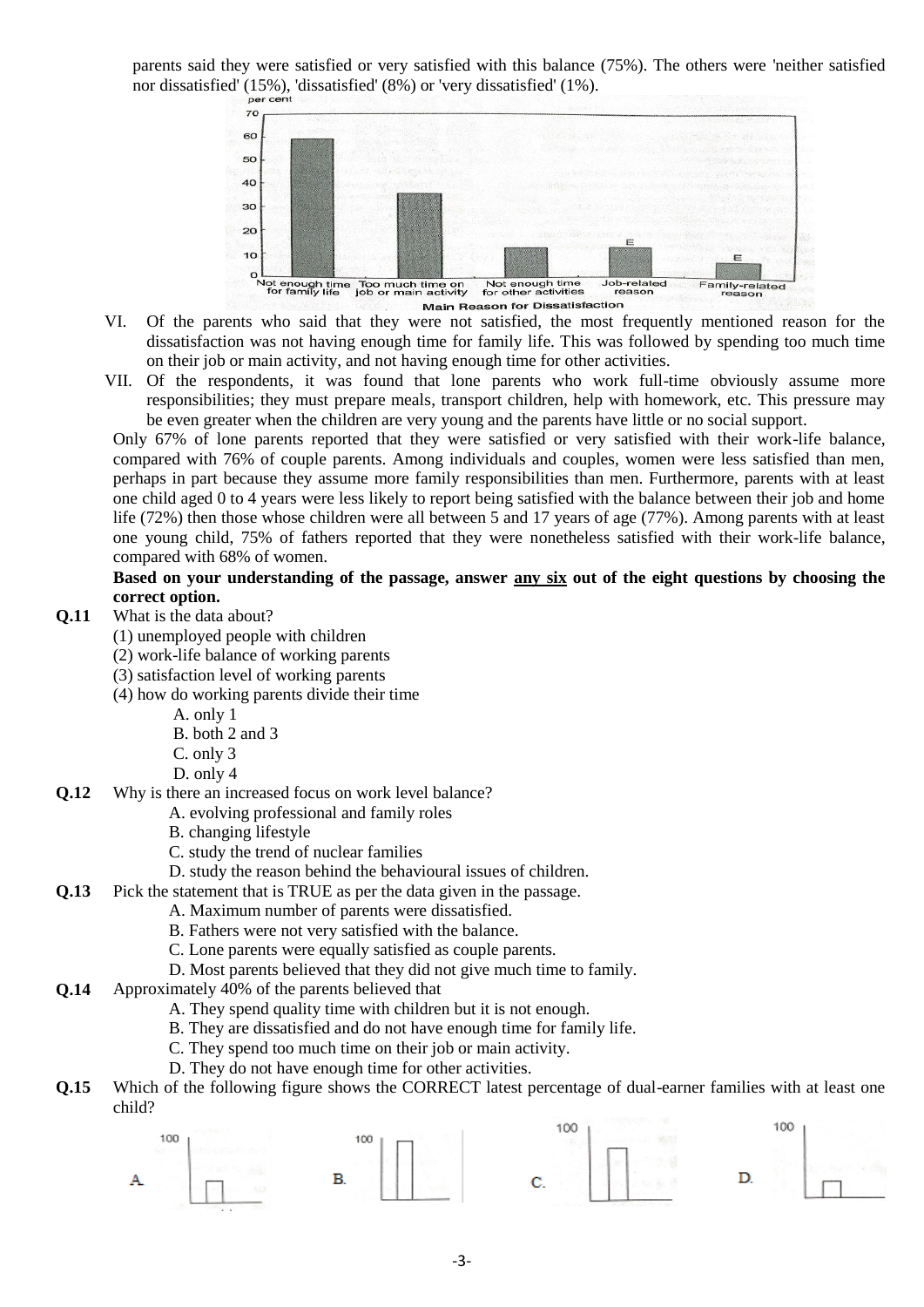- **Q.16** Why is there a pressure on lone parents?
	- A. They alone take the responsibility.
	- B. The children are very young.
	- C. They have little or no social support.
	- D. All of the above
- **Q.17** Pick the statement that is TRUE with respect to satisfaction with work-life balance data given in the passage.
	- A. pertains to mothers only
	- B. pertains to fathers only
	- C. pertains to fathers and mothers of children aged 17 and under who work full time
	- D. all of the above

**Q.18** The number and proportion of working couples have increased considerably in last \_\_\_\_\_\_\_\_\_\_\_\_\_\_\_\_\_\_\_ years.

- A. 20
- B. 10
- C. 40
- D. 4

# **SECTION B - WRITING & GRAMMAR**

# **III. Answer any THREE out of the four questions given, with reference to the context below:**

Sathwik lost his bus pass during interval in the school premises. He writes a notice about his lost property. **Q.19** Which one of the following is the most appropriate opening sentence for this notice?

- A. I would like to inform everyone that …….
- B. This is to inform all fellow students that ………
- C. Sathwik would like to inform all the students that …….
	- D. I lost my bus pass in the school premises .........
- **Q.20** Select the option which covers the points to be included in the content of this notice.
	- (1) Salutation
	- (2) Name of the school
	- (3) Date & heading
	- (4) Name of the finder
	- (5) Name of the object lost
		- A.  $(1)(2)(3)$
		- B. (2)(3)(4)
		- C.  $(2)(3)(5)$
		- D.  $(2)(4)(5)$

# **Q.21** Select the option which is NOT TRUE in connection with Notice writing of the above type.

- A. We should not include hypothetical information.
- B. We should not include personal information.
- C. Avoid repetition of any information.
- D. It is better to use first person in the content of the notice.
- **Q.22** Choose the best conclusion for this type of notices.
	- A. If anybody happens to find it, kindly handover it to the undersigned.
	- B. If anybody wants to return the object, contact the undersigned.
	- C. If anybody wants to search for the object, contact the undersigned.
	- D. If anybody wants to collect the reward, contact the undersigned.

#### **Answer any FOUR out of five questions given, with reference to the context below:**

The letter given below is incomplete. Choose the option that completes the letter appropriately.

 **23** \_\_\_\_\_\_\_\_\_\_\_\_

20 October 2021

The Municipal Commissioner MCD, (East) New Delhi - 92 Sir Subject \_\_\_\_**24**\_

25 the authorities of their negligence of the sanitation in the locality of Nand Nagri. The roads here are not swept for days. Consequently, heaps of garbage can be seen here and there. Also, the drains remain choked and are always overflowing. In addition, the choked drains are a breeding ground for mosquitoes. The situation turns worse during rainy season, as a result residents suffer from various diseases like malaria, dengue etc.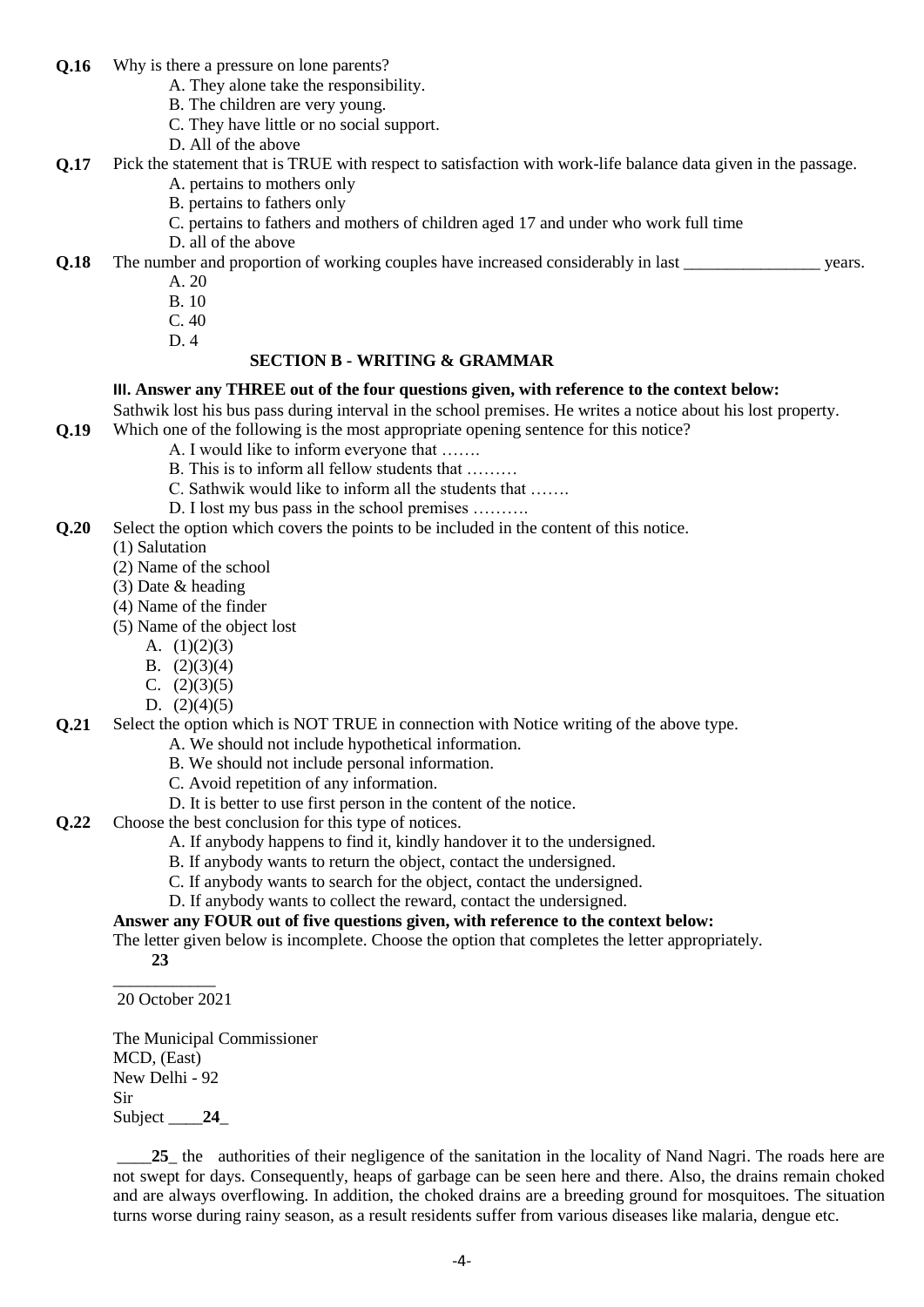Thank you

|      | $27$ <sub>——</sub>                                                                                     |
|------|--------------------------------------------------------------------------------------------------------|
|      | Ram Prasad                                                                                             |
| Q.23 | A. Receiver's address                                                                                  |
|      | B. Sender's address                                                                                    |
|      | C. Reference number of any previous correspondence                                                     |
|      | D. None of the above                                                                                   |
| Q.24 | A. Letter of complaint                                                                                 |
|      | B. Poor sanitary condition of the locality                                                             |
|      | C. Complaint regarding poor sanitary conditions in Nand Nagri                                          |
|      | D. All of the above                                                                                    |
| Q.25 | A. The purpose of this letter is to inform                                                             |
|      | B. I have written this letter to complain against                                                      |
|      | C. This letter of complaint is against                                                                 |
|      | D. The purpose of the letter is to fight against                                                       |
| Q.26 | A. I want quick action against the problem.                                                            |
|      | B. If the problem persists, I will contact the higher authorities for its resolution.                  |
|      | C. The problem needs to be resolved quickly and immediately.                                           |
|      | D. I look forward to a quick resolution of the problem.                                                |
| Q.27 | A. Yours truly                                                                                         |
|      | B. Yours sincerely                                                                                     |
|      | C. Yours faithfully                                                                                    |
|      | D. All of the above                                                                                    |
|      | IV. Answer the questions given below                                                                   |
| Q.28 | There is no flower more beautiful than Lily in the entire world.                                       |
|      | A. Lily is the more beautiful flower in the entire world.                                              |
|      | B. Most flowers are more beautiful than Lily in the entire world.                                      |
|      | C. Lily is the most beautiful flower in the entire world.                                              |
|      | D. Some flowers are more beautiful than Lily in the entire world.                                      |
| Q.29 | short stories that he published were critically acclaimed.                                             |
|      | A. Few                                                                                                 |
|      | <b>B.</b> Little                                                                                       |
|      | C. The few                                                                                             |
|      | D. A little                                                                                            |
| Q.30 | In recent decades, the efficiency of the United Nations _____ by a growing number of countries.        |
|      | A. have been questioned<br>B. was questioned                                                           |
|      | C. had been question                                                                                   |
|      | D. has been questioned                                                                                 |
|      |                                                                                                        |
|      | <b>SECTION C - LITERATURE</b>                                                                          |
|      | This section has sub-sections: V, VI, VII, VIII, IX. There are a total of 30 questions in the section. |

# **Attempt any 26 questions from the sub-sections V to IX.**

# **V. Read the given extract to attempt questions that follow:**

They remain the richest royal collection ever found and have become part of the pharaoh's legend. Stunning artefacts in gold, their eternal brilliance meant to guarantee resurrection, caused a sensation at the time of the discovery — and still get the most attention. But Tut was also buried with everyday things he'd want in the afterlife: board games, a bronze razor, linen undergarments, cases of food and wine.

**Q.31** In the above extract, 'they' refers to

A. a group of dried flowers and branches

B. ministers of Tut

C. things which were found in the tomb

D. team lead by Zahi Hawas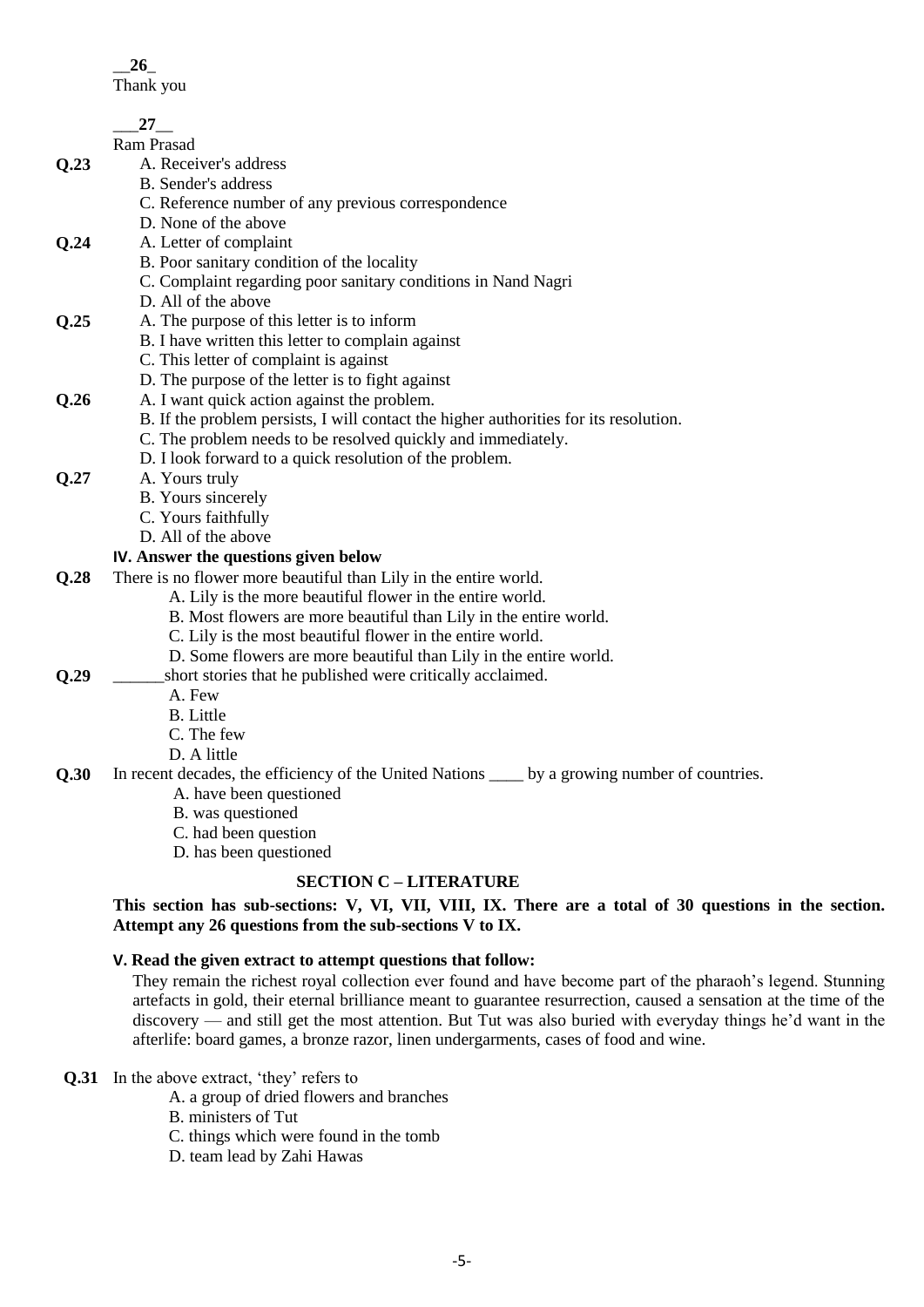**Q.32** Which of the following was not found at the time of discovery?

- A. utensils
- B. jewellery
- C. gold artefacts
- D. both  $(A)$  and  $(B)$
- **Q.33** Which among the following is the synonym of 'resurrection'?
	- A. dissuade
	- B. rejuvenate
	- C. enervate
	- D. dispirit
- **Q.34** Choose the correct option with reference to the two statements given below.
	- **Statement 1** The stunning findings of the valley of the king attracts a lot of tourists.

# **Statement 2** Tourists have damaged much of the tomb where king Tut was laid.

- A. Statement 1 is true but statement 2 is false.
- B. Statement 1 is false but statement 2 is true.
- C. Both statements 1 and 2 cannot be inferred.
- D. Both statements 1 and 2 can be inferred.
- **Q.35** What does Pharaoh mean?
	- A. Egyptian God
		- B. A ruler in ancient Egypt
		- C. Head priest in ancient Egypt
		- D. None of the above

# **VI. Read the given extract to attempt questions that follow:**

When I went in to comfort the children, Jon asked, 'Daddy, are we going to die?' I tried to assure him that we could make it. But, Daddy, he went on, 'we aren't afraid of dying if we can all be together - you and mummy, Sue and I.

- **Q.36** What is true regarding the given extract?
	- A. It shows resignation to the circumstances.
	- B. It shows the unity felt by the family.
	- C. It shows the courage shown by Sue and Jon.
	- D. All of the above

# **Q.37** What effect did Jon's statement have upon the author?

- A. determination, strength and resolution
- B. regret and desperation
- C. sorrow and resignation
- D. a combination of desperation and determination
- **Q.38** Choose the correct option with reference to the two statements given below:
	- **Statement 1** I went in to comfort the children.

#### **Statement 2** I left the children's cabin determined.

- A. Statement 1 is the cause of Statement 2.
- B. Statement 2 is the effect of Statement 1.
- C. Statement 2 can be inferred from Statement 1.
- D. Statement 1 and Statement 2 are independent of each other.

# **Q.39** Choose the term which best matches Jon`s statement.

- A. acceptance
- B. reflection
- C. reiteration
- D. sentimentality

## **Q.40** How would you best describe the character traits of Jon after reading the above passage?

- A. optimistic
- B. fearless
- C. determined
- D. All of the above

#### **VII. Read the given extract to attempt questions that follow:**

- It is the engine of her family.
- She strokes it full, then flirts out to a branch-end
- Showing her barred face identity mask.
- Then with eerie delicate
- whistle chirrup whisperings.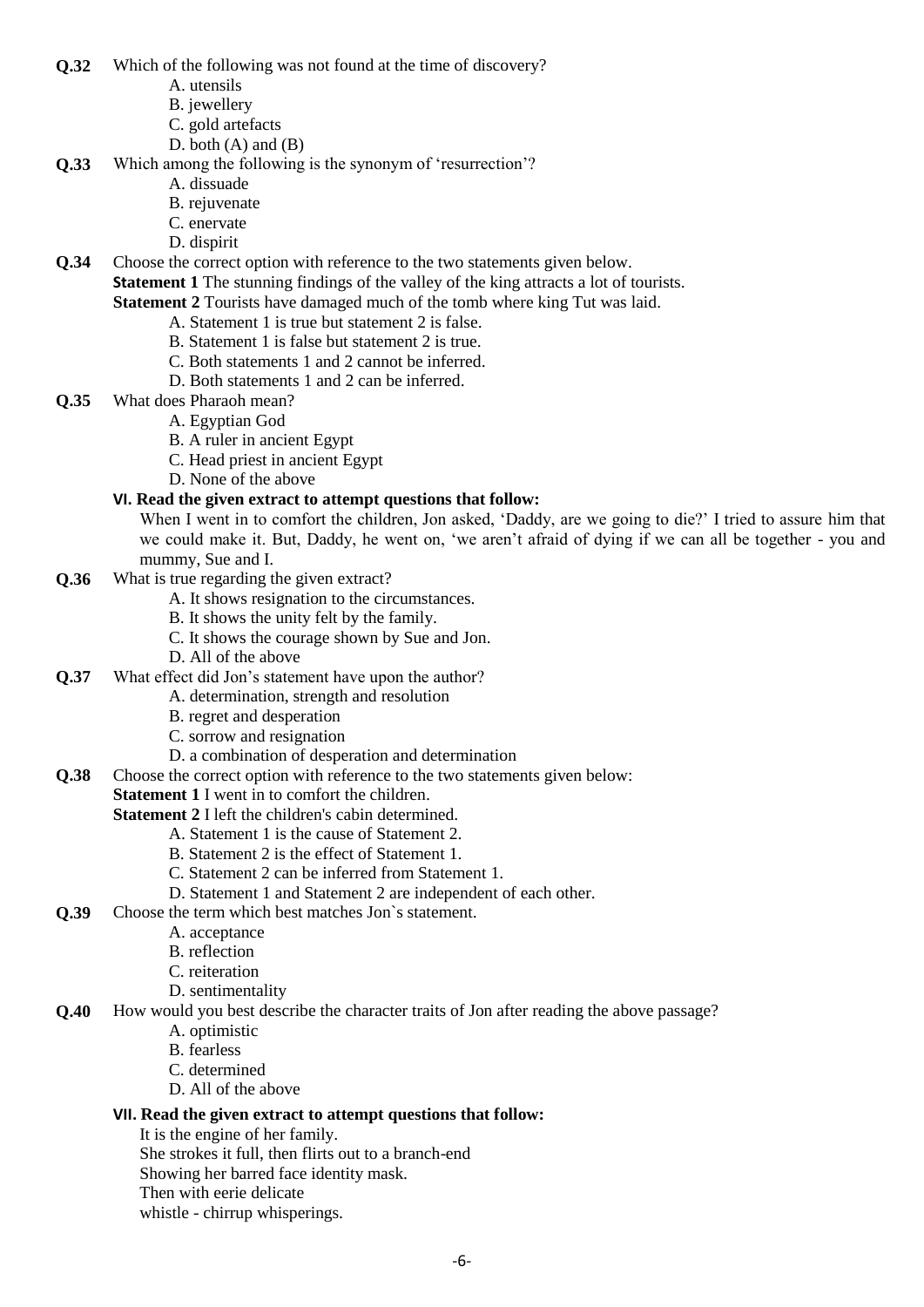- **Q.41** Why is 'it' called the engine of her family?
	- A. as she feeds them.
	- B. as the moment she comes, the place becomes active.
	- C. as she protects them.
	- D. all of the above
- **Q.42** 'Showing her barred face identify mask' shows that the tree
	- A. protects the Goldfinch and her family.
	- B. hides the Goldfinch and her family.
	- C. provides for Goldfinch and her family.
	- D. gives the Goldfinch her identity.
- **Q.43** The phrase 'stokes it full' means that
	- A. protects it
	- B. feeds it
	- C. entertains it
	- D. cares for it
- **Q.44** Why does 'it' flirt out to branch end?
	- A. to look out for any danger
	- B. to look for food
	- C. to fly away
	- D. to show something to her babies
- **Q.45** What is the meaning of the following line 'Then with eerie delicate whistle chirrup whisperings'?
	- A. The sound that the Goldfinch makes.
	- B. the sound of rustling of tree leaves
	- C. the sound of wind passing through the forest
	- D. none of the above

#### **VIII. Read the given extract to attempt questions that follow:**

I looked up. The girl put cups ready on the tea-table. She had a broad back just like her mother. She poured tea from a white pot. All it had was a gold border on the lid. I remembered. She opened a box and took some spoons out. 'That's a nice box.' I heard my own voice. It was a strange voice. As though each sound was different in this room. 'Oh, you know about them?' She had turned round and brought me my tea. She laughed. 'My mother says it is antique. We have got lots more.' She pointed round the room. 'See for yourself.'

- **Q.46** What similarity did the author notice about the daughter of Mrs Dorling?
	- A. voice like her mother
	- B. attitude like her mother
	- C. broad back like her mother
	- D. walking style like her mother

# **Q.47** 'I remembered' here refers to

- A. her remembering her mother's teapot
- B. her remembering where the burn mark was
- C. her recognising her mother's things
- D. her remembering her mother's words
- **Q.48** Why was it a strange voice?
	- A. because the author couldn't recognise her feelings.
	- B. because the author had not expected to speak.
	- C. because the author was angry.
	- D. because the author had never said anything unconsciously.
- **Q. 49** What is the significance of the given lines?
	- A. The author reminisces her mother's belongings.
		- B. The author points out how war destroyed their happy family.
		- C. The author realises the meaninglessness of things.
		- D. None of the above
- **Q.50** What do you mean by 'antique'?
	- A. ancient
	- B. gift
	- C. valuable
	- D. rusted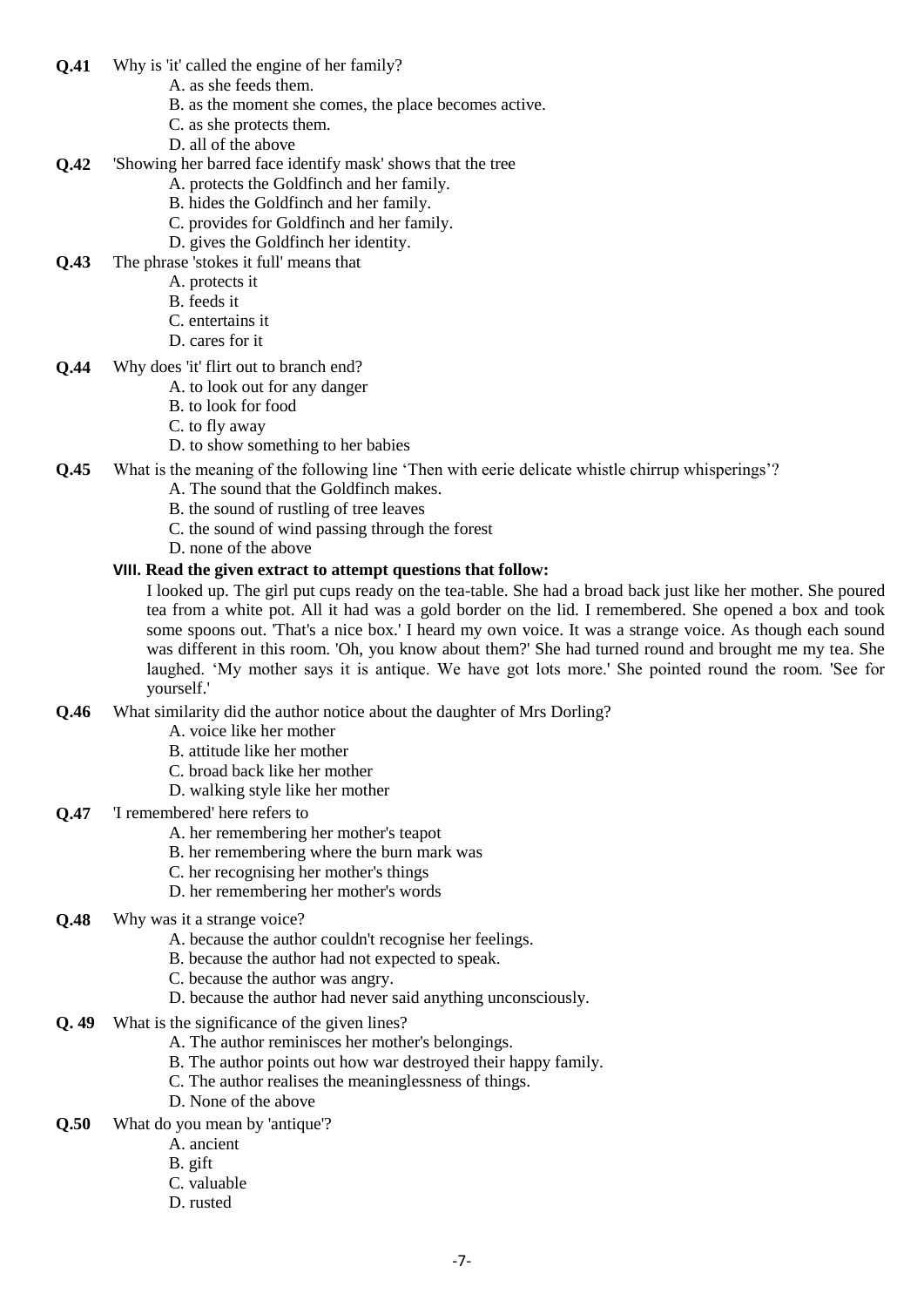#### **IX. Attempt the following.**

- **Q.51** The lesson 'The Portrait of a Lady' does not deal with one of the themes mentioned below:
	- A. Grandfather's religiousness
		- B. Alienation experienced by the elderly people
		- C. Different phases of relationship between Khushwant Singh and his grandmother
		- D. The business of life fades relationship albeit unintentionally.
- **Q.52** The movement reflected in the phrase 'burst into a fury of speed' is
	- A. prancing
	- B. running
	- C. trotting
	- D. hopping
- **Q.53** What changes had the villagers expected from Ranga?
	- 1. He would leave his caste.
	- 2. His features would change.
	- 3. He would talk only in English.
	- 4. He would become boastful.
	- 5. He would become a rebel against the village's customs.
		- A. 1 and 2
		- B. 2 and 3
		- C. 3 and 4
		- D. 4 and 5
- **Q.54** Choose the option that applies correctly to the two statements given below.

**Assertion:** The Goldfinch remains alert to avoid the risk of being discovered by the tree.

**Reason:** The yellow leaves of the Laburnum tree hide the yellow body of the Goldfinch and her babies.

- A. Assertion can be inferred but the reason cannot be inferred
- B. Assertion cannot be inferred but the Reason can be inferred.
- C. Both Assertion and Reason can be inferred.
- D. Both Assertion and Reason cannot be inferred.
- **Q.55** 'Like pallbearers they climbed a ramp and a flight of stairs into the swirling sand outside'

By calling the workers, pallbearers, the author indicates the

- A. importance of the scan
- B. glory attached with King Tut
- C. difficulty associated with the task
- D. precision of the movement of the workers
- **Q.56** Choose the book title that perfectly describes the poet's mother's childhood.
	- A. The book of Joy by Desmond Tutu and Douglas Carlton Abrams
	- B. The Geography of Bliss by Eris Weiner
	- C. The Secret by Rhonda Byrne
	- D. Search Inside Yourself by Chade-Meng Tan
- **Q.57** Pick the option that is not true about the role of a man in Daoism.
	- A. Man leads the interaction between the Yin and the Yang.
		- B. Without man, the presence of the Yin and the Yang is futile.
		- C. Man comprehends and becomes the eye of the universe.
	- D. None of the above
- **Q.58** Pick the option that characterises the aspects of Western painting from the story of Quinten Metsys.
	- 1. Life like
	- 2. Panoramic
	- 3. Decorative
	- 4. Meditative
	- 5. Symbolic
		- A. only 1
		- B. 2 and 3
		- C. 4 and 5 D. 1 and 5
- **Q.59** Look at the statements given below. Choose the option that correctly identifies which statements are fact and which are opinions.
	- 1 The poet cannot get over the loss of her mother.
	- 2. The thoughts and memories with her mother makes the poet emotional.
	- 3 The poet must move on and celebrate the life led by her mother.